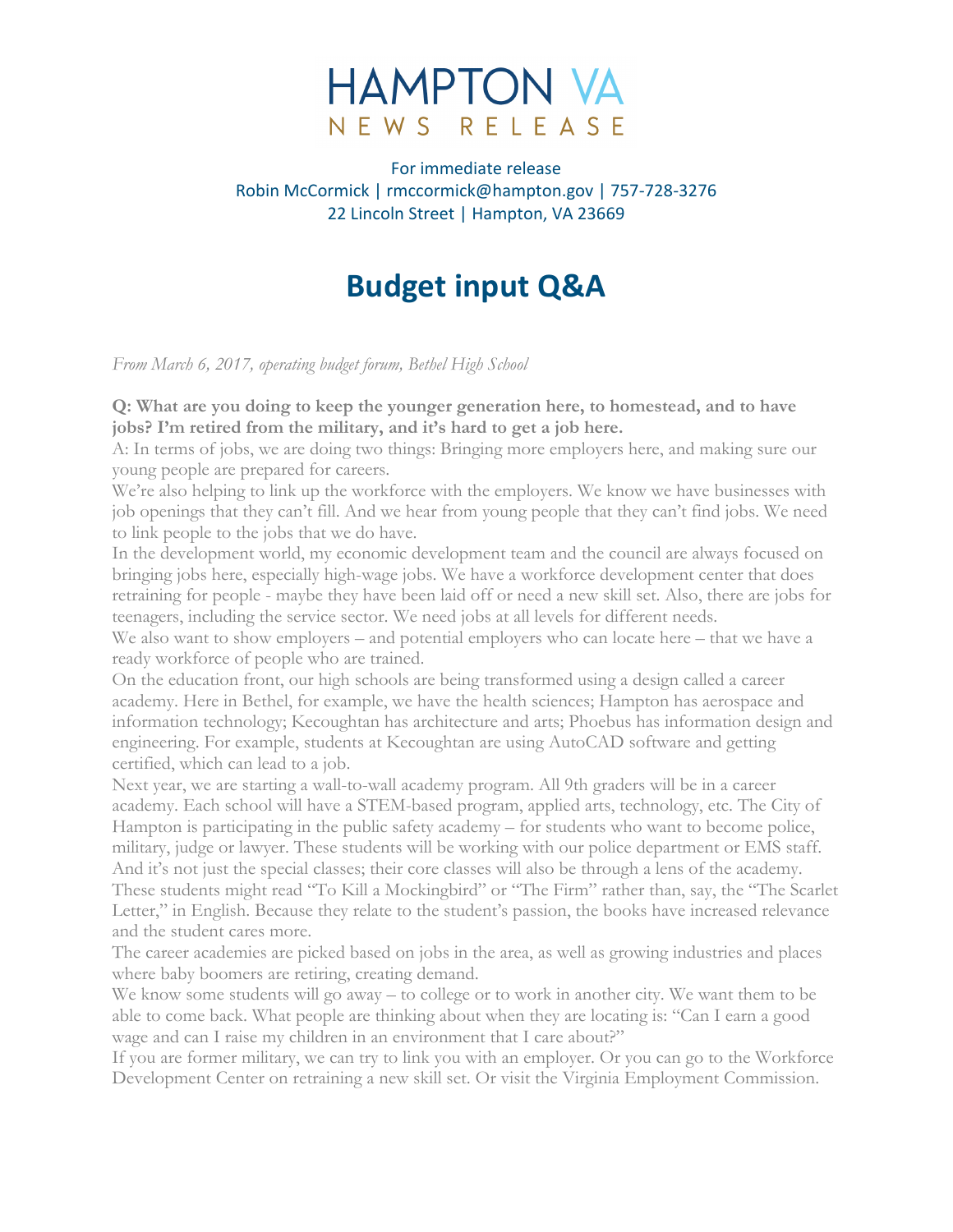# **Q: Have you ever thought about going to solar or wind power for the city?**

A: We do have a practice that all new buildings are at least silver LEED certified (Leadership in Energy and Environmental Design.) We aspire to be gold or platinum, but we can't always afford it. We have looked at solar. I can't say when we will incorporate it, but I know that it is getting more cost-effective. If it can be as cheap as a traditional roof, we will do it – and when we look at cost we look at energy usage over time as well.

# **Q: I feel that for people to Choose Hampton, we need to safeguard our natural resources - our waterways, our parks -- those things that make living here so special.**

A: A lot of what we do to open our waterways is in the recreation arena, and we talked about that at the earlier capital budget meeting. We share your passion for our waterways and other natural environments. Council has been committed to activating our waterways. It's been a goal of ours to try to get more boat rental opportunities, and you are going to see some exciting things in terms of that in the near future. We had several questions about upgrading some of our parks in the capital budget polling. You can take that online at: http://www.hampton.gov/survey beginning March 7.

#### **Q: With your presentation on the billing of residents for ambulance rides, is there any data on the fact of how our revenue relates to other localities. Do we see more transports because we don't bill, compared to other cities that bill?**

A: That is also why we are researching an annual cap or a subscription service. What is the right balance, so that people don't fail to call for help when they really need it? We will do some additional research and try to get that information.

The tension here is if we lose that revenue from insurance policies, how do we make it up?

# *From Feb. 27 capital projects forum, Hampton High School*

# **Q:** When you talk about a new facility for the 911 operators (moving them off the 9<sup>th</sup> floor of **City Hall to a building rated for a Category 3 hurricane), how many people is that?**

A: At any one time, there is a minimum of 10-12 people. But total, it's a lot of employees because they fill shifts 24 hours a day, 7 days a week. Also, in emergency conditions, we bring in extra people because the call volume goes up. The cost also includes some upgraded systems that we plan to put in place when the move happens. We are timing the relocation to be in sync with the upgraded systems so we don't have to do it twice; we can just put the upgrades in the new facility and then move.

#### **Q: You are planning to have the building rated for a Category 3. Why not rate the building for a Category 5 hurricane?**

A: It's actually much more expensive. We weighed the extra expense versus the likelihood of the event. Right now, with our geography, we have a lot of protection from the coastline to the south. Storms generally weaken before they get to us.

#### **Q: You also mention moving the Public Works buildings because of flooding. Does that mean there isn't another use for that land on Armistead Avenue?**

A: There are many reasons to move the facility. Frankly, the Bright's Creek and Public Works properties look a bit blighted because of their age and industrial usage. You can see that area from the interstate, as a view of our city. We would like to clean up the area and relocate the public works facility to another site we own in Hampton. A full redevelopment of the current public works site can be done in a way that mitigates flooding on the property and brings additional private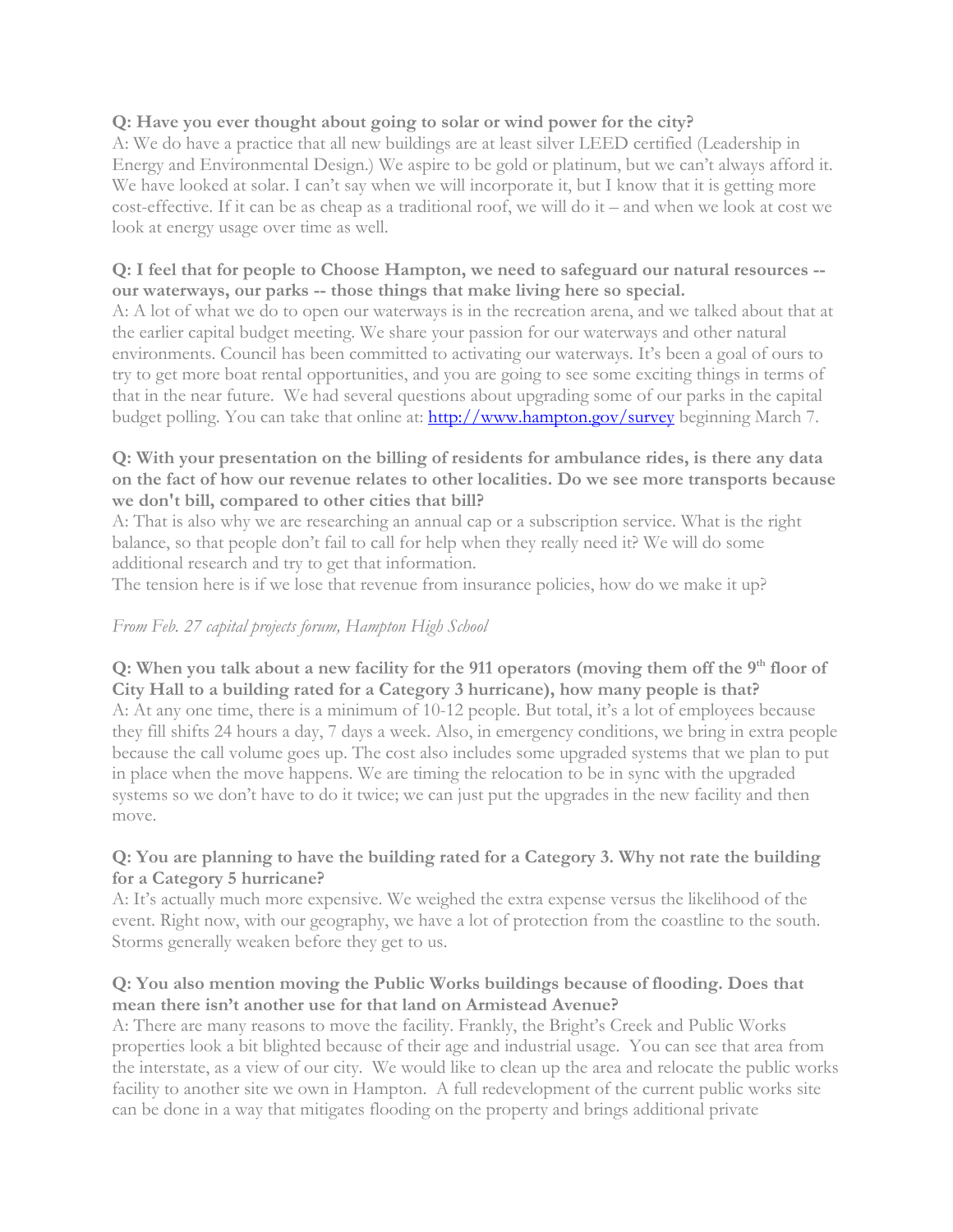development downtown. Coupled with the rest of the Bright's Creek area, freeing up this property would provide a cohesive area for development from the interstate to downtown, and begin to tie downtown to the Coliseum Central area.

**Q: I was kind of surprised that the sports tourism facility didn't rank out higher. It's really the only new building that will bring in new people, whereas the others are mostly redevelopment. This weekend, my family was eating out after church and Moe's was absolutely packed from a volleyball tournament at Boo Williams. It brings in so many people from other areas, and they bring parents, who all go out to eat and spend money. This is the one that would bring in money -- directly and indirectly -- to the city, whereas the others have a lot of time down the road before they make a difference.** A: People have different feelings about it. All of those factors are things the Council will look at when they make a final decision. It's not everybody's top priority, and some people in the community have not been in favor of it. Full disclosure: I'm the city manager and I am also a parent of a swimmer, and I know that people spend a lot of money on their children's sports and events. That is part of the thought process. We have seen how well basketball and volleyball have done here, and we wanted another facility to add to our Sports Tourism.

#### *From Feb. 21 general forum, Kecoughtan High School*

## **Q: This is a very interesting presentation about the budget process. Will it be available somewhere?**

A: It is posted online, though the document doesn't have all the comments from the live presentation. The direct link is: http://hampton.gov/DocumentCenter/View/15124. All of the information from the various input sessions will be collected and posted at http://hampton.gov/ivalue, which you can also get to from http://hampton.gov/budget.

#### **Q: Explain the retail-time crime center.**

A: This is a new center we are adding to help the police by providing additional eyes in real time. We have a variety of types of cameras already on public streets, such as the VDOT traffic information systems. We can tap into those feeds to see what is going on. For example, if there is a crime, we usually dispatch officers to the scene. However, if we can see where the suspect's vehicle is headed using these cameras, we can send an officer out to where the suspect is headed, rather than where he came from.

All of our cameras are located in public spaces. We are not intending to violate anyone's privacy. We just want to tie together what we already have and use it more effectively.

# **Q: Is tourism a consideration for helping to increase revenues?**

A: That is a part of our strategy. Tourists spend more money than they use in city services while they visit. As a city, we are working to increase that by improving the quality of our hotels, boosting youth sports tourism and promoting/supporting our attractions. Youth sports has been shown to be more recession-proof than some other kinds of tourism, because parents will make other sacrifices for their children.

# **Q: Virginia was one of the states that added an online sales tax. How does it work now?**

A: If the retailer has an operation in the state of Virginia, there is tax money that comes back. For example, if you order from Amazon or someplace with a physical presence in Virginia, the tax money comes back to the state. The state is charged with distributing the local share back to the